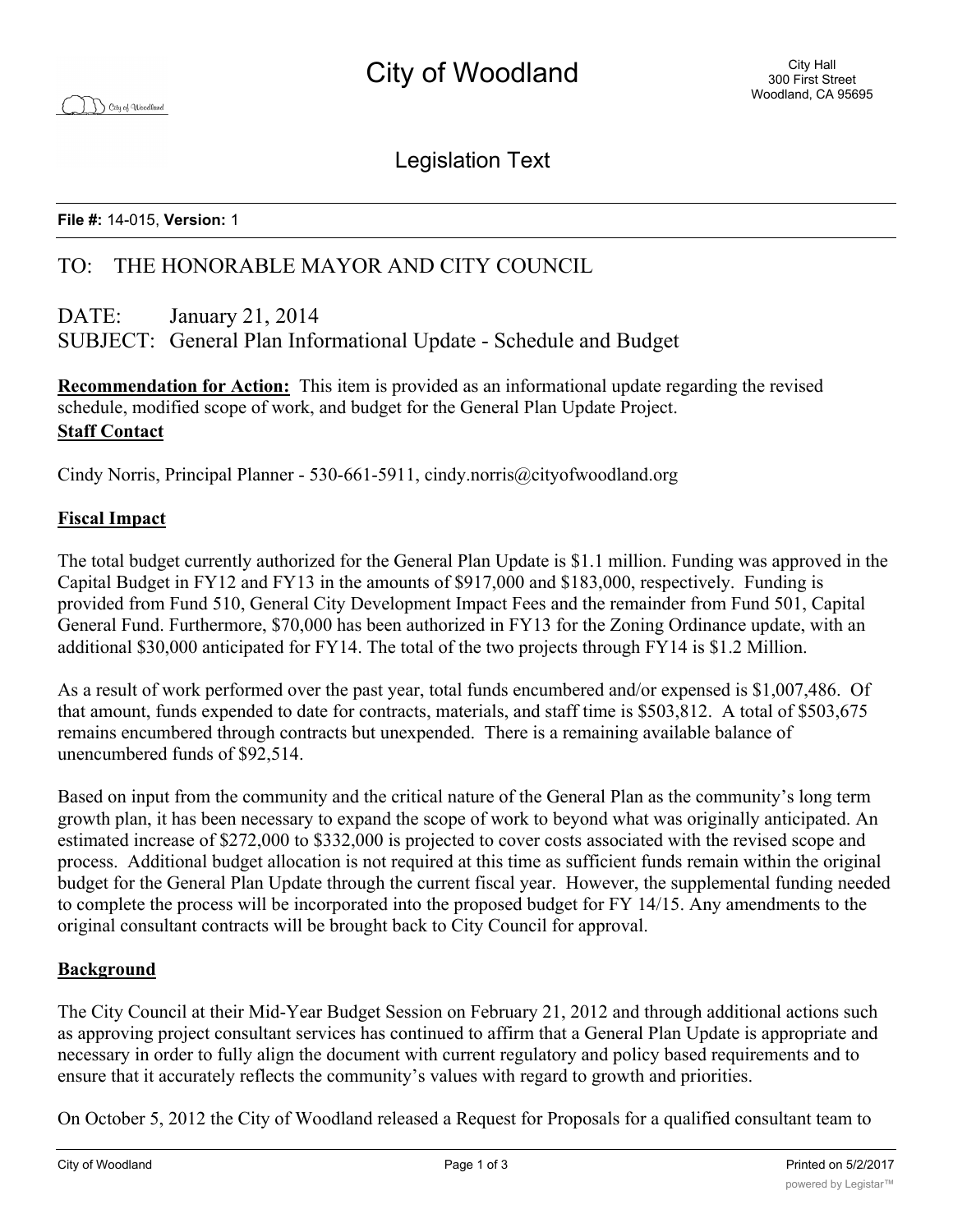#### **File #:** 14-015, **Version:** 1

prepare an update to the General Plan. At that time the update was characterized as being fairly specific to include revisions to Land Use, Housing, Circulation and Transportation, Public Facilities and Services, Environmental Resources, Health and Safety, and Economic Development. Additional aspects to be included are preparation of a Climate Action Plan and sustainability policies, as well as preparation of an Environmental Impact Report for the General Plan and the Climate Action Plan.

Following initiation of the project in February 2013, the General Plan team prepared materials and held various public meetings as part of the outreach and community visioning. The team prepared key background reports based on significant research and analysis including the Economic and Fiscal Background Report, Community Vision and Guiding Principles and the Opportunities, Challenges, Issues and Options Report. A joint workshop with the Planning Commission and City Council was held on June 11, 2013. At that time additional direction was provided to staff concerning background analysis and land use considerations. At the following City Council meetings on October 15, 2013 and again on November 19, 2013, additional direction was provided to staff regarding growth options, phasing, and land use analysis with an emphasis on community input as part of the process. This report provides an update on the schedule, work scope and budget necessary to support the November 19, 2013 recommendations.

# **Discussion**

Following the November 19, 2013 City Council meeting, the General Plan team has been evaluating the work schedule and necessary products required to complete the remainder the General Plan Update. Direction has been provided with regard to study options for growth rates and possible phasing of development. The revised process presents a modification from what was initially proposed. Staff and the consultant team have developed a preliminary revised scope of work. A strike out/red line version is included for review, ( **Attachment "A"** Modified Scope). A key component of the revised scope of work involves the critical path element of developing the Preferred Land Use Alternative (Task 4 of the Scope of Work).

## *Schedule*

The General Plan project is moving into an crucial phase of evaluation and analysis which will set the stage for the development and drafting of the General Plan document, policies and environmental review. Determining the final preferred land use map is an essential task, as this map represents the path for future growth and development over the next 22 years. The Preferred Land Use Map will identify land use designations, development densities and intensities, and mix of uses for every parcel within the Urban Limit Line boundary. Evaluation of the land use concept will occur through a process that involves significant public input at venues such as a community workshop, the Steering Committee, and the Planning Commission. Final determination of the preferred plan will be made by the City Council.

A key component to making the final determination will be the comparison of the land use strategies through the evaluation, or "testing", of the physical, transportation, fiscal and infrastructure impacts of each option, (phasing associated with build-out or intensification of major areas of the city - e.g. Downtown and infill, Master Plan Remainder Area, city's eastern 900 acres, Northwest area etc…). This analysis will help the community and decision makers understand the implications of various growth strategies, as well as directly inform policy language for the Draft General Plan.

It is anticipated that the evaluation and determination of a preliminary preferred land use map and identification of possible initial alternatives will occur by February. The consultant team, including several sub-contactors, will then prepare and conduct the "testing" and analysis of the identified alternatives. This is anticipated to